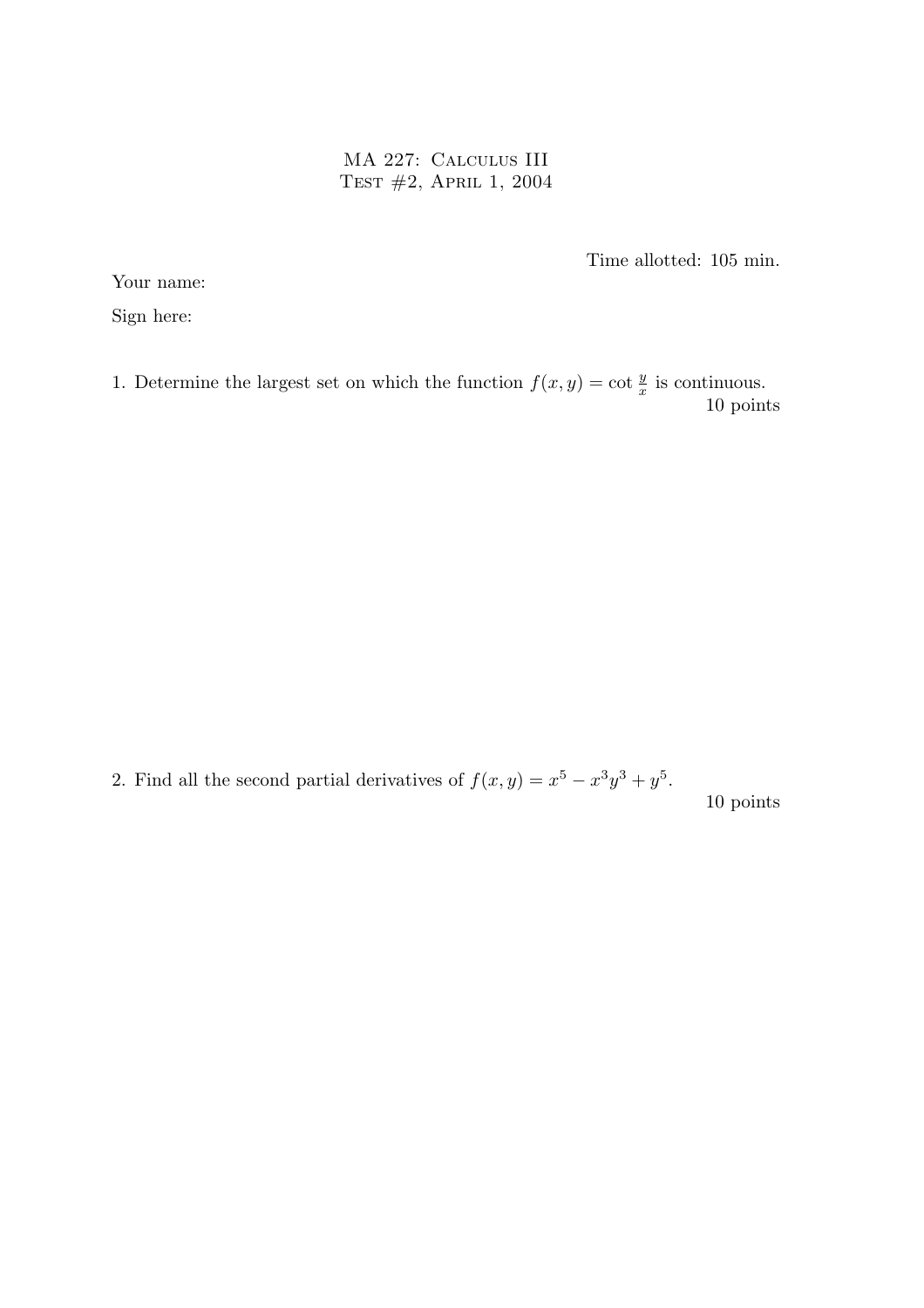3. Find the differential of the function  $w = \ln(x + y - z)$ .

10 points

4. Let  $u = xy + yz + zx$ ,  $x = st$ ,  $y = e^{st}$ ,  $z = t^2$ . Use the chain rule to find  $\partial u/\partial s$ and  $\partial u/\partial t$  when  $s = 0, t = 1$ .

10 points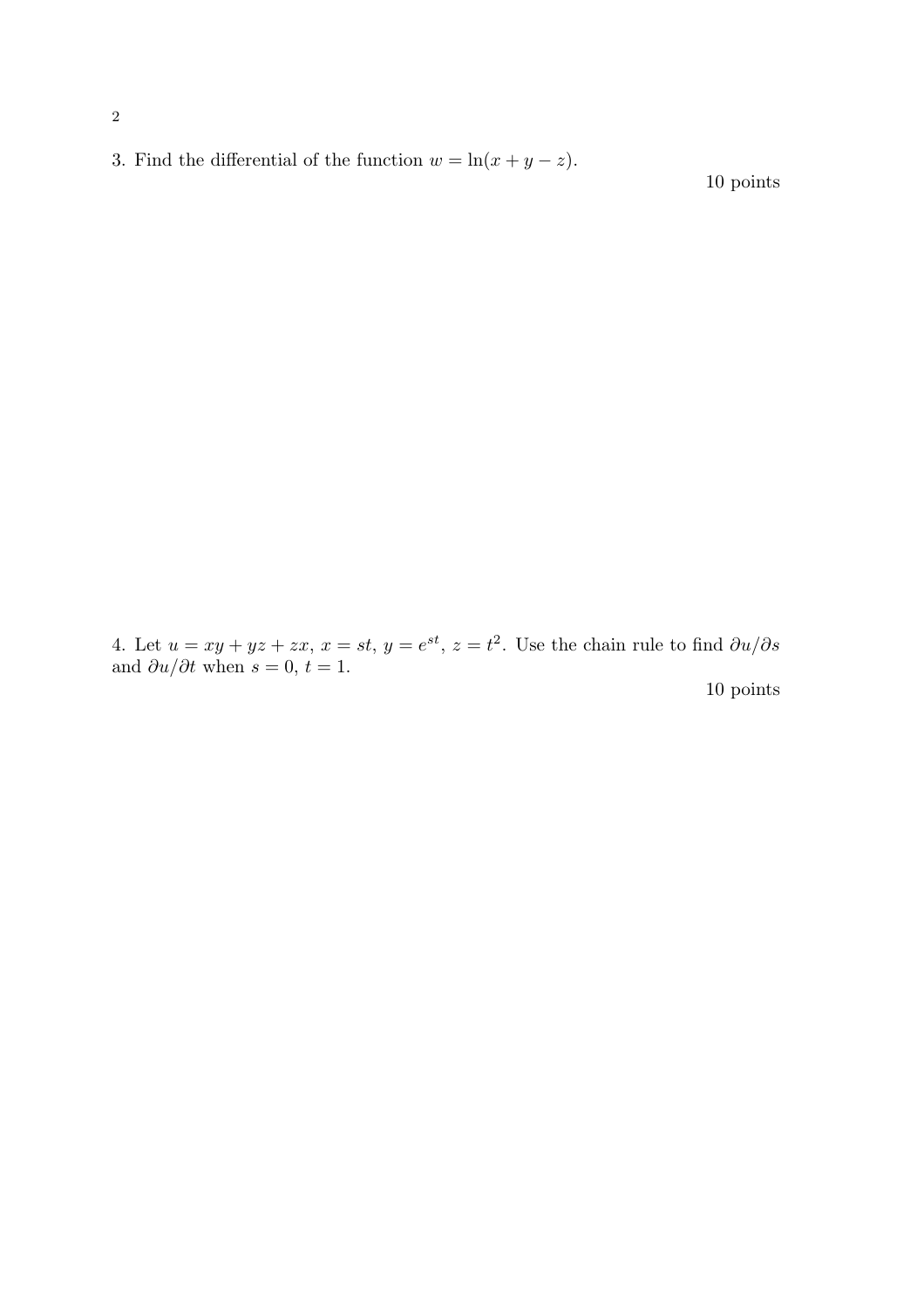5. Find all points  $(x, y)$  on the plane where the function  $f(x, y) = x^3y^3$  has a nonzero gradient and the direction of the fastest increase is  $\vec{i} + 2\vec{j}$ .

10 points

6. Find the absolute minimum and maximum values of  $f(x, y) = x^2y$  on the domain

 $D =$  $\overline{a}$  $(x, y)$  $|x \geq 0, y \geq 0, x^2 + y^2 \leq 1$ .

10 points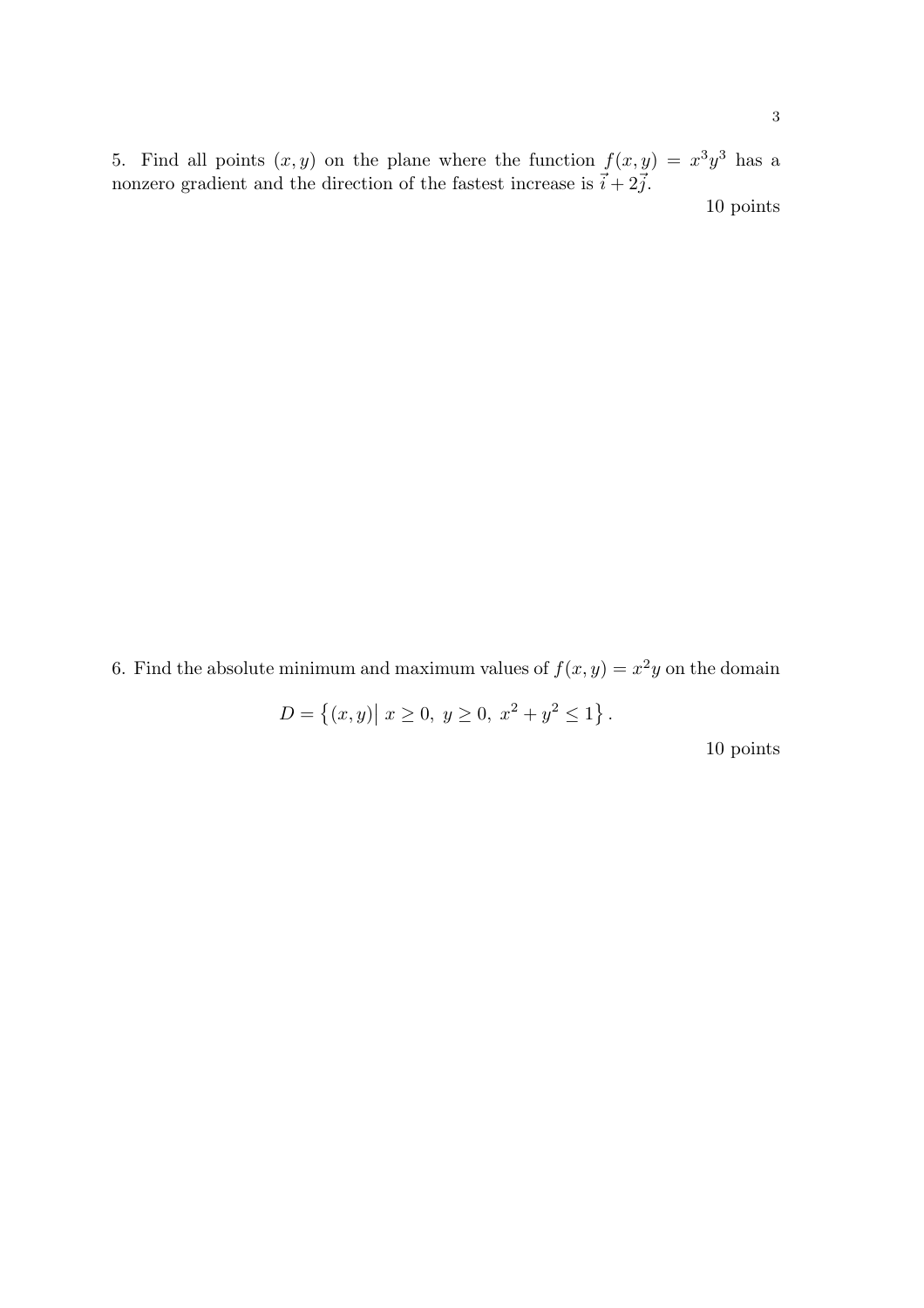7. Use Lagrange multipliers to find the maximum and minimum values of the function  $f(x, y, z) = x^4 + y^4 + z^4$  subject to the constraint  $x^2 + y^2 + z^2 = 1$ . 10 points

8. Find the absolute extreme values of  $f(x, y) = x^2 + 4y^2 - 3x$  on the disk  $x^2 + y^2 \le 1$ . 10 points